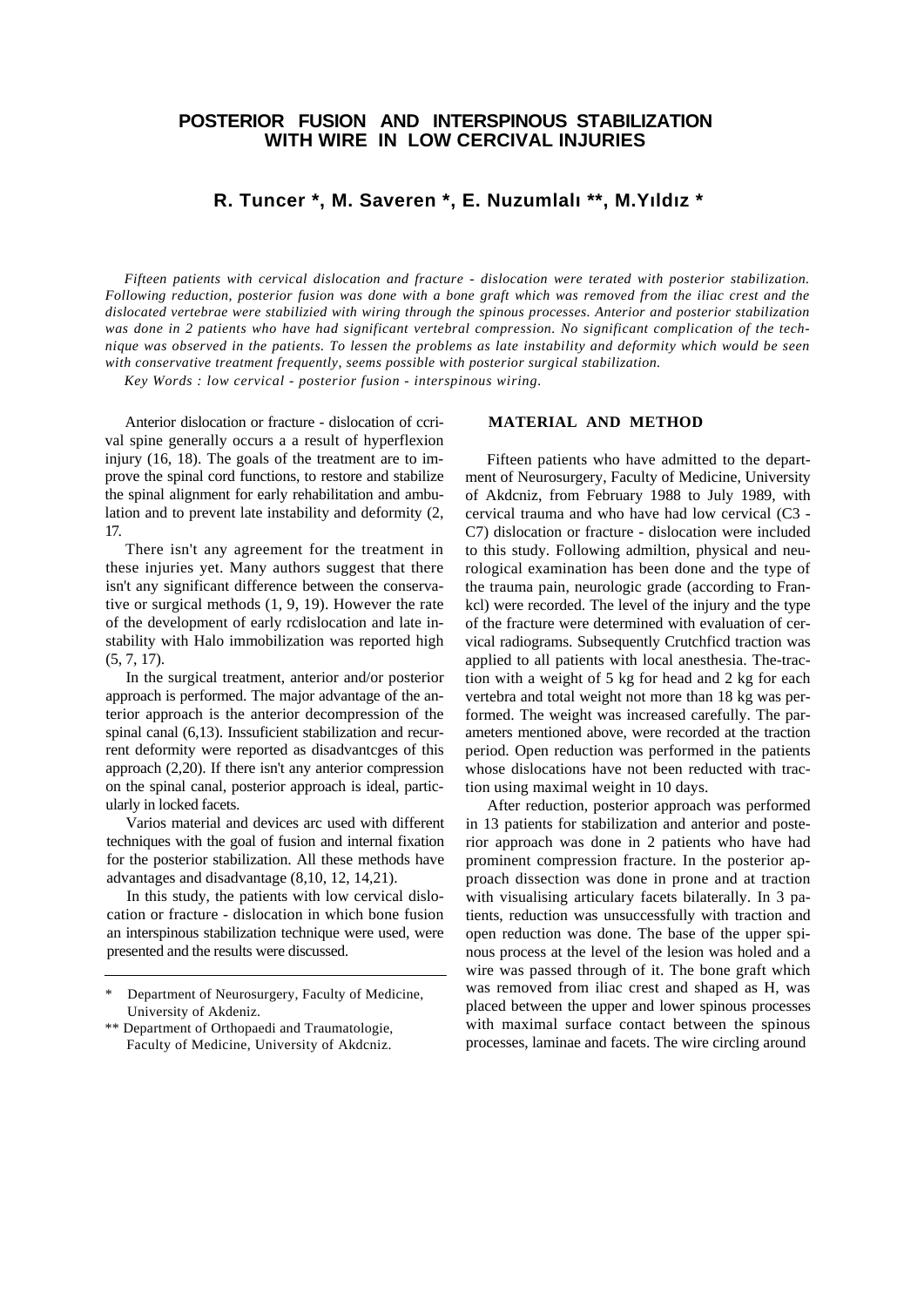the lower spinous process was twisted upon the graft (Fig.l).



Fig. I: Postoperative lateral radiograms of 2 patients with C3-C4 and C5-C6 fracture-dislocation respectively.

Minerva mold was applied to the first patient, collar was used at the other 14 patients. The patients whose neural deficits would permit, started walking in 1 week. Others had rehabilitation program. The patients were followed monthly intervals for 3 months and then were seen once in every 3 months. At each observation pain, neurological sings and cerviccl radiograms were obtained.

#### **RESULTS**

Of all patients 12 were male and 3 were female. The mean age was 31.6, ranging from 19 to 48. Trauma was found to be the result of traffic accident in 73.3 % of the patients. The injury was found at the level of C5-6 in 53.3% of the patients. The type of the trauma, injury level and the type of the fracture arc shown in Table I.

There was moderate or severe neck pain in all patients. At the initial neurological examination, 2 patients were graded as Frankel A.

Traction was applied to all of the patients for 3-10 days. Reduction was provided in 12 cases with traction. Open reduction was done in 3 patients. In 2 patients, two different surgical intervention, first anterior and then posterior stabilization was performed. The treatment methods and prc-postoperativc neurological findings are shown in Table II.

Hospitalization period was varied from 14 to 35 days. The longer period was belonging to the patient who have had two surgical interventions.

All of the patients except one in Frankel A, showed some improvement postoperatively. 9 cases were found in Frankcl E at their 3rd month.

In none of the patients, no complication with wire or graft was occurred postoperatively. Only in 2 patients, infection developed at the iliac crest.

9 patients (60%) were painless, 1 (6.6%) had a moderate neck pain at the follow up period. 5(33.3%) complained of mild neck pain relieved with simple analgesics.

Collar was removed between 4th and 6th months. Flexion-extention radiograms were obtained six months later. 2 mm dislocation was seen in 1 patient who have had anterior and posterior stabilization (Fig. 2). Flexible kyphosis was found in 1 patient. They both have had no complaint and there wasn't any other complications postoperatively.



Fig.2: Slight redislocation of the patient who have had anterior and posterior fusion and interspinous wiring, at 6th month postoperatively.

### **DISCUSSION**

To attain to the purpose of the treatment in cervical dislocations depends on the continuity of the stabilization maintained with reduction at the beginning in cervical alignment.

Reduction can be done closed in the majority of the patients. This method has the advantages of the patient being awake and following the ability of the neurolog-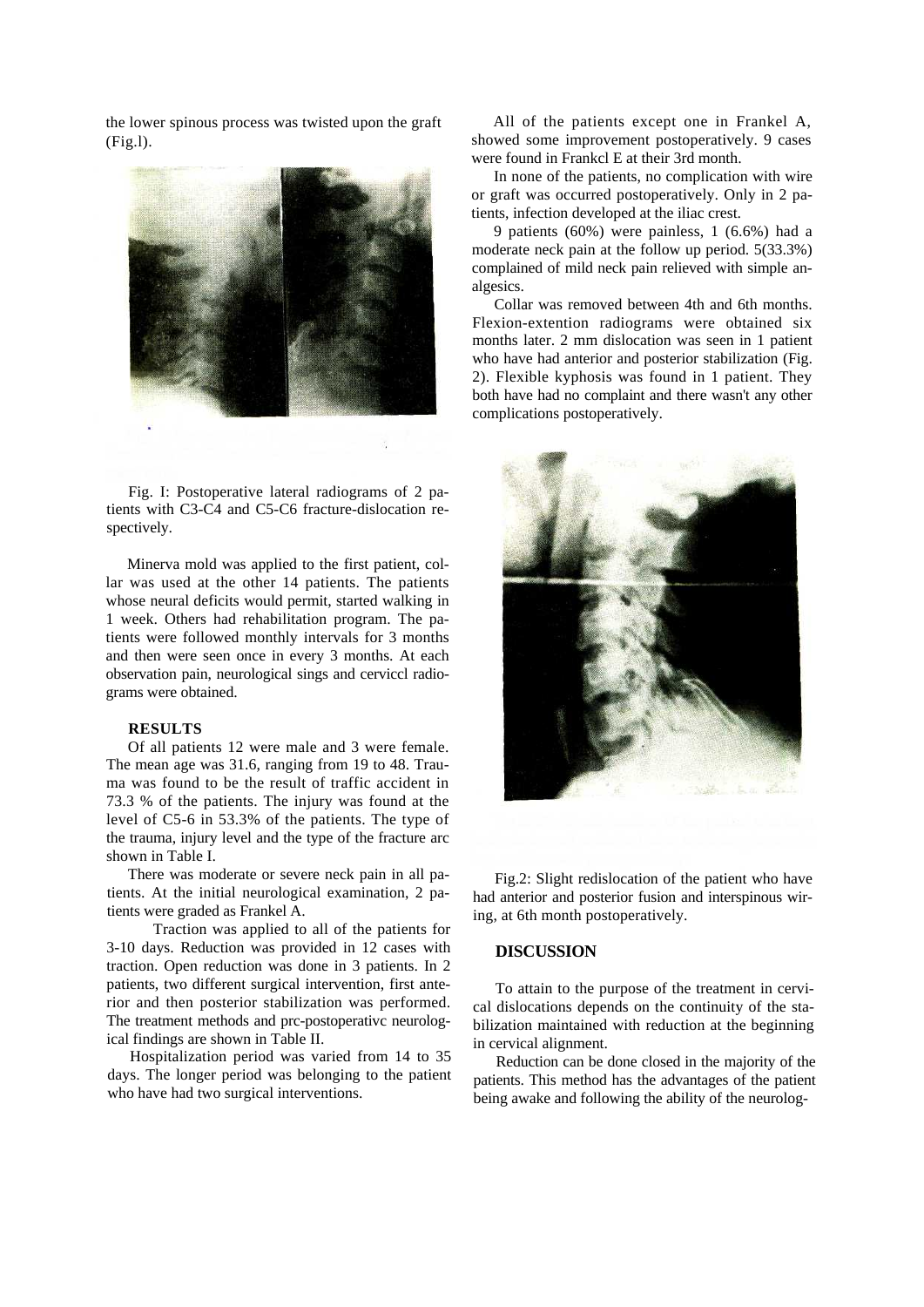| Case<br>No.             | Age | Type of<br>trauma    | Level of<br>injury | Type of fracture                            |
|-------------------------|-----|----------------------|--------------------|---------------------------------------------|
| $\mathbf{1}$            | 43  | traffic<br>accident  | $C5-C6$            | Fracture-dislocation                        |
| $\overline{\mathbf{c}}$ | 38  |                      | $C6-C7$            |                                             |
| 3                       | 21  | diving               | $C4-C5$            | Dislocation                                 |
| $\overline{4}$          | 23  |                      | $C5-C6$            | Fractrue-dislocation<br>and C5 slight comp  |
| 5                       | 35  | traffic<br>accident  | $C5-C6$            | Dislocation                                 |
| 6                       | 35  |                      | $C4-C5$            | Fracture-dislocation                        |
| 7                       | 36  | n                    | $C5-C6$            | Dislocation                                 |
| 8                       | 33  | ×                    | $C5-C6$            | Fracture-dislocation                        |
| 9                       | 37  | Fall                 | $C6-C7$            |                                             |
| 10                      | 19  | diving               | $C5-C6$            | Fracture-dislocation<br>and C5 severe comp. |
| 11                      | 36  | traffic<br>accident  | $C6-C7$            | Fracture-dislocation                        |
| 12                      | 48  | $\bullet$            | $C5-C6$            | Dislocation                                 |
| 13                      | 40  | $\ddot{\phantom{1}}$ | $C5-C6$            | Fracture-dislocation<br>and C5 severe comp. |
| 14                      | 24  | $\blacksquare$       | $C6-C7$            | Fracture-dislocation                        |
| 15                      | 36  | .,                   | $C3-C4$            | Fracture-dislocation                        |

Table I: Type of trauma, level of injury and type of fracture in the patients with cervical injury.

| Case<br>No.                                | Initial Neurologic<br>Grade | Type of<br>Treatment | Neurologic grade in<br>Postop. 3rd months |
|--------------------------------------------|-----------------------------|----------------------|-------------------------------------------|
|                                            | Frankel B                   | $OR + PF + ISW$      | Frankel E                                 |
| $\begin{array}{c} 1 \\ 2 \\ 3 \end{array}$ | Frankel C                   | $OR+PF+ISW$          | Frankel E                                 |
|                                            | Frankel C                   | $CR + PF + ISW$      | Frankel D                                 |
|                                            | Frankel B                   | $CR + PF + ISW$      | Frankel D                                 |
|                                            | Frankel C                   | $CR+PF+ISW$          | Frankel E                                 |
|                                            | Frankel D                   | $CR + PF + ISW$      | Frankel E                                 |
|                                            | Frankel C                   | $CR+PF+ISW$          | Frankel D                                 |
| 456789                                     | Frankel E                   | $CR+PF+ISW$          | Frankel E                                 |
|                                            | Frankel D                   | $OR + PF + ISW$      | Frankel E                                 |
| 10                                         | Frankel A                   | $CR+AF+PF+ISW$       | Frankel A                                 |
| 11                                         | Frankel A                   | $CR+PF+ISW$          | Frankel A                                 |
| 12                                         | Frankel D                   | $CR+PF+ISW$          | Frankel E                                 |
| 13                                         | Frankel B                   | $CR+AF+PF+ISW$       | Frankel C                                 |
| 14                                         | Frankel E                   | $CR + PF + ISW$      | Frankel E                                 |
| 15                                         | Frankel D                   | $CR+PF+ISW$          | Frankel E                                 |

Table II: Preoperative and posytoperative neurologic grades and the type of treatment in the patients with cervical dislocation or fracture-dislocation.

OR: Open reduction, CR: Closed reduction, PF: Posterior fusion, AF: Anterior fusion, ISW: Interspinous wiring.

ic findings easily and carefully. Reduction may be done open or closed with a kind manuplation, if closled reduction is failed with traction (3,17,18). We prefer open reduction in these patients.

Various techniques arc used in posterior cervical stabilization a method which is used in the purpose of preventing rcdislocation and carrying on the reduction (4,10,12,14,17,21). Acrylic is a material used in posterior fusion other than bone graft (4,10, 21). It might be separated from the bone and by resulting with motion in that region it might cause the breakage of wire and spinous processes and instabilization might be seen (10,21). Because of these causes we prefer autogen bone graft in fusion.

Internal stabilization was done with a wire passing through spinous processes in our cases. This method is simple and has no risk in spite of neural structures. Breakage and difficulties in the control of twisting the wire may be counted as disadvantages of this method. The wire through facets and passing sublaminar arc also recommended (12,21). It must not be forgotten that sublaminar technique has got the risks of neural injury (2,10). More rigid devices are used for internal fixation, also , and they have increased risk of neural injury (6,8,12,14).

> We do not prefer anterior fusion alone for stabilization in cervical dislocations. But, we perform both anterior and posterior stabilization in the patients with anterior compression on the cord or with prominent vertebral compression fracture of corpus is accepted as a cause of excessive unstability in these cases.

Prognosis in patients with cervical dislocation depends on the with of the initial injury. Following cervical trauma, varios neurological findings can be observed. The most important factor affecting the neural status is the diameter of the cervical spinal canal (11). Our patients with incomplete lesions showed progressive improvement, but no significant difference was found in patients with complete lesions postopcrativcly. In complete myelopaties generally rcsuls arc similary except improvement in the functions of one or two roots.

In the concervative treatment, chronic pain and